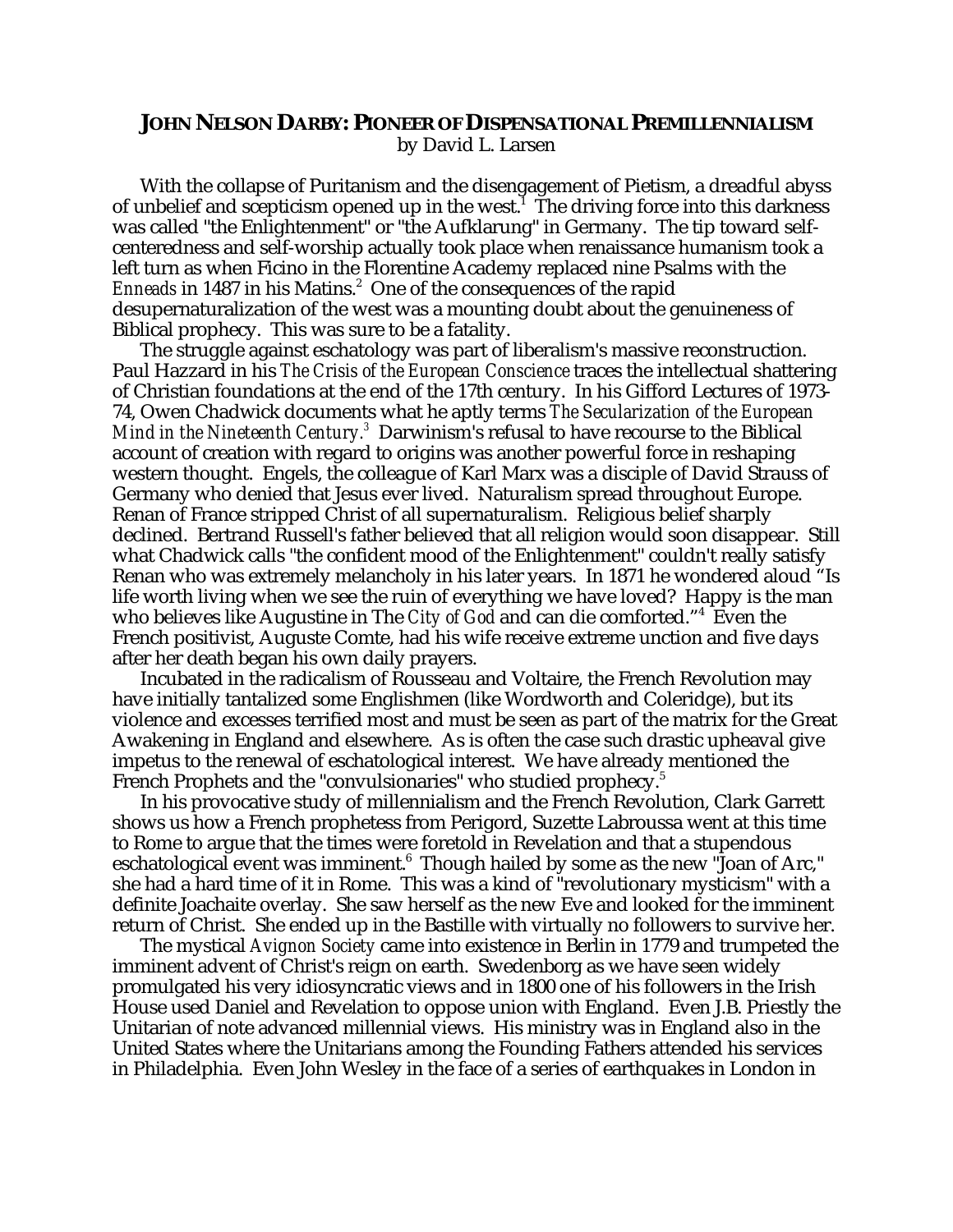1750 saw that "God gave the people a second warning."7 All of this and much more that Garrett documents bespeaks "the remarkable surge of interest in the old prophecies!"

In all of this, the spiritual journey of a young and deeply intense Irish minister of the Church of England, John Nelson Darby, becomes of special interest to us. His views and studies have exerted a powerful and pervasive influence on the views of Biblical prophecy ever since-and we now turn to examine the man and his legacy.

In the swirling vortex of radical unbelief and revolution, we shall trace a remarkable resurgence of eschatological thinking. At the apex of this recrudescence was John Nelson Darby (1800-1882). His lineage was Irish and English. Born in London the youngest of six sons (there were three daughters also), he was baptized at St. Margaret's Church in 1801. His life-long preference was for infant baptism. His early education was at Westminster Public School in London. Effectively losing his mother when he was very young at the separation of his parents, he was sent to Dublin by his father in 1815 where he entered Trinity College.<sup>8</sup> He was a gifted student and early on met J. G. Bellett who was to be a life-long friend and colleague among the Brethren.

Darby's first vocational direction was the "law" and he was admitted to the bar in 1819. Two years later he was converted under the influence of the Bible commentator Thomas Scott but continued to languish under the "rod of the law" (as in Romans 7) for some years. At one point he was drawn by the church of Rome but decided rather for the Church of Ireland (Anglican) in which he was ordained as a deacon in 1825 even though his father disinherited him with considerable displeasure. He was always touched by the plight of the poor and served charges in destitute largely Roman Catholic areas as in Calary in the mountains of Wicklow. While recuperating from a riding accident, he stayed at the Pennefather home in Dublin, where he met Frances Newman (brother of the famous John Henry Newman and himself later a missionary to Muslim lands and a casualty from the faith). Frances Newman shares his impressions of the non-descript Darby. In this time-frame, Darby entered into the deliverance of Romans 8.

He was increasingly uneasy with the non-doctrinal approach of the established church and disappointed that so many of his clergy colleagues "had no great aims or theological enthusiasm."9 The union of church and state seemed more and more "Babylonish." He mourned "the ruins of the church" all about him. He thought he should sell his small library and read only the Bible but 2 Timothy 4:13 arrested this folly. He never formally left the Church of Ireland but began to minister the Word and break bread with believers in assemblies which multiplied around the world. He studied the Scriptural text in the original, wrote voluminously (his Collected Works go to 34 volumes) and traveled indefatigably including many trips to the United States. He translated the Bible into three languages. The return of our Lord was a major theme in his ministry.

In chapter 11 we referred to the famous Albury Conferences which began in 1826 at the estate of Henry Drummond in England where serious prophetic study was done and where among many others Edward Irving veered toward a doctrine of premillennialism, a belief in the near return of Christ and a modified historicism. The outrageous and sensationalistic arguments of Dave MacPherson in his *The Incredible Cover-Up* and *The Rapture Plot* are largely *argumentum ad hominem* and have been thoroughly rebutted.<sup>10</sup> Patterson and Walker have sought to attribute to the Irvingites "the essential doctrinal tenets of premillennialism." J.L. Burns has well exposed the reductionism of "a single source, trickle-down theory of the formation of the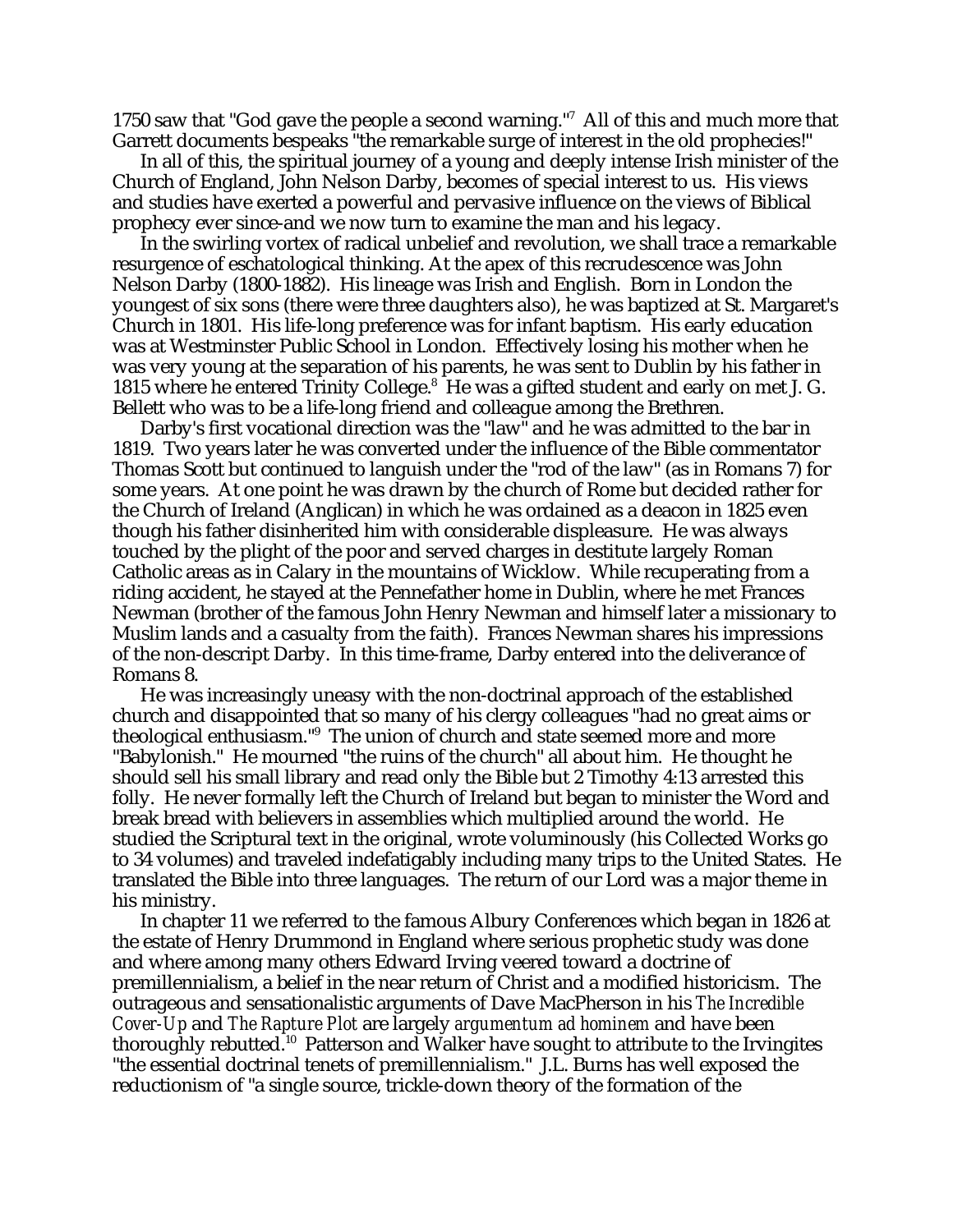movement."11 Whence then shall we trace Darby's strong dispensational views and his conviction about a pretribulation rapture?

Albury and Irving may be part of the mix which moved him to premillennialism, but the Powerscourt conferences in Ireland at the great estate bearing that name in the 1830s would seem to be a more decisive influence. Lady Powerscourt had attended the first Albury Conference in 1826 and began similar study meetings at her estate in the 1830s where many Brethren including Darby came and ministered. In fact at one point Darby and Lady Powerscourt were engaged to be married but because of the disapproval of some of the Brethren, the engagement was broken and Lady Powerscourt died at the age of 36, it was said of a broken heart. This for all practical purposes concluded the Powerscourt Conferences.

Darby built his doctrine of the church on Christ and the believer's being seated with Christ in the heavenly realms (Ephesians 2:6 et al). Poythress shows how this focus on Christ and his "any moment" coming rather than the millennium added immense appeal to these prophetic ideas.<sup>12</sup> This meant "separate but parallel roles and destinies for Israel and the Church," the one being Christ's earthly and the other Christ's heavenly people. Darby heralded a general return to the ante-Nicene premillennial position which had waxed hot and cold through church history, but he now opens the distinction between Christ's coming for His Church and then Christ's later coming with His Church. Such a distinction has not been clearly articulated through the centuries but he insists that "It is no mistake to be always expecting the Lord to return. "13 This is what he preached at Powerscourt. Why?

In his doctoral dissertation, Larry Crutchfield wrote on *The Origins of Dispensationalism: The Darby Factor*. The dispensational question is not really relevant here (although the schematization of redemptive history is found in Augustine's seven ages and even in the Covenantal ages of works and grace). Crutchfield shows that Irvingite eschatology was not clear on many issues and lacks consistent imminency and any treatment of Daniel's 70th week. Darby, on the other hand, built his eschatology "from a literal hermeneutic and the distinction between Israel and the Church," with a strong emphasis on the imminency of the rapture.<sup>14</sup>

Darby was an avid student of Scripture. None will deny this even though his writing style was somewhat convoluted. He faced a mass of prophetic data in Holy Scripture. Pseudo-Ephraem (as early as 373 and as late as 627 A.D.) believed the last days were in effect and taught clearly: "All the saints and elect of God are gathered together before the tribulation, which is to come, and are taken to the Lord, in order that they may not see at any time the confusion which overwhelms of the world because of our sins."<sup>15</sup>

In the face of the same welter of data we have already mentioned that Thomas Shepard, first president of Harvard, seemed to speak of two phases in the Second Advent of our Lord. The complexity of the Biblical representation seemed to require two phases of the Second Advent. After all, the Advent was in itself in two phases, the first in humiliation to die and the second in glory to rule.

Similarly, Morgan Edwards (1722-1795), a Baptist who preached first in England and then in America, was a co-founder of Brown University in Rhode Island, used a literal hermeneutic and taught that believers would disappear in the tribulation period, meeting Christ in the air and returning to the Father's house above. He does not stress the difference between Israel and the Church nor does he dig into Daniel 9:24-27. Still he is clearly a proto-rapturist.<sup>16</sup> Increase Mather had something of a rapture doctrine. This then was the data Darby faced along with Christians across the ages and he came to his clear conclusion—two-stage rapture.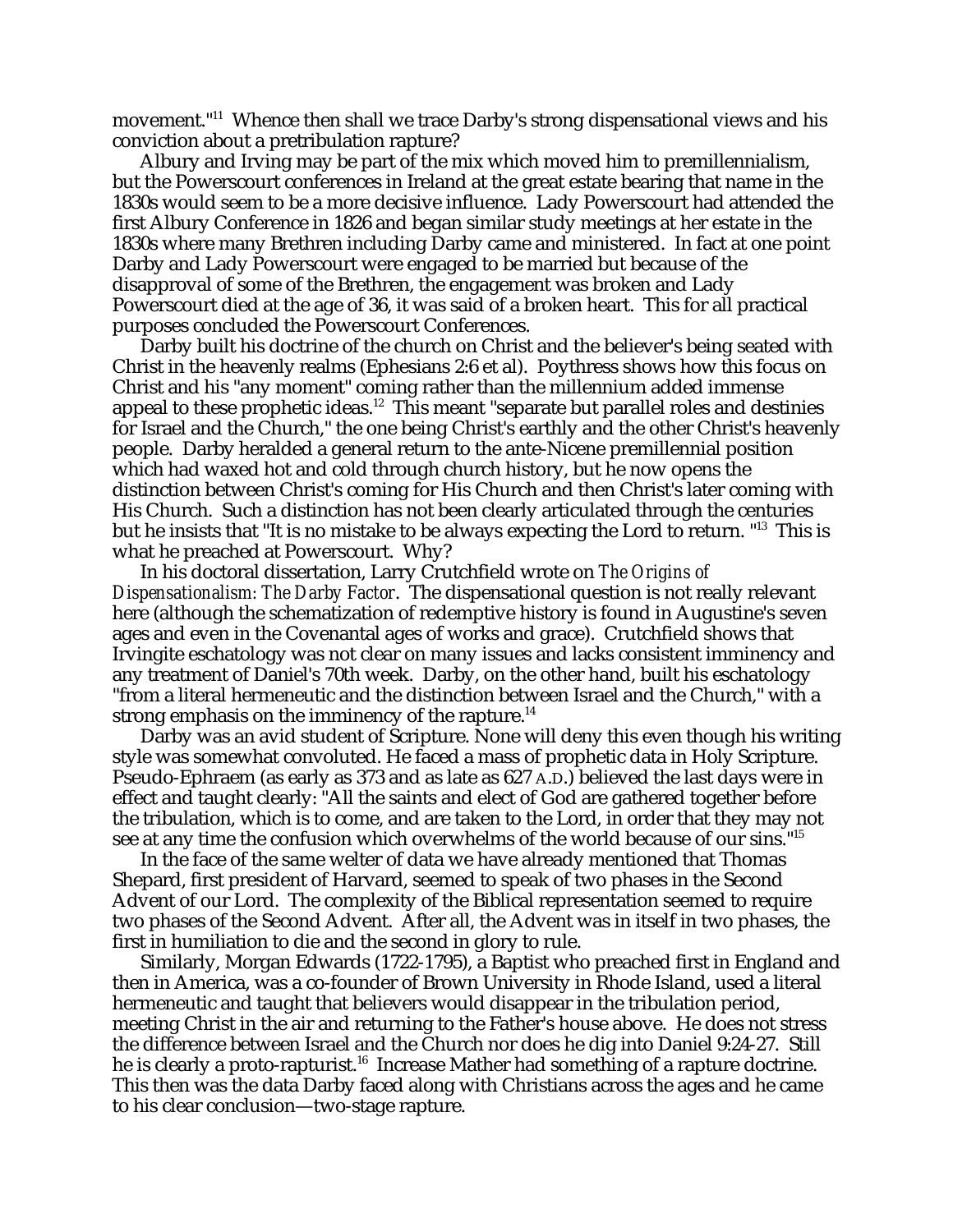In his classic study on *The Parousia in the New Testament*, A.L. Moore concludes that "the parousia hope (the hope of our Lord's Second Advent) belongs to the very fabric and substance of the New Testament."<sup>17</sup> He shows that there is an unwavering insistence on the "nearness" of this event and that this expectation is immensely relevant because it is a fundamental basis for the "driving sense of mission" in the early church.<sup>18</sup>

The background according to Moore is Israel's expectation of God's imminent visit to his people in salvation and in judgment which gave rise to later apocalypticism which flowered in the inter-testamental period. Jesus and Paul were at one with regard to imminency. The delay of the Advent was a keen disappointment to the church and many fell away from Advent expectation and do to this day (cf Peter wrestling with the delay in 2 Peter 3:1-9). Although there were slender intimations of an interval, the coming was near! Jesus said John might live to see it (John 21:20-23). Paul believed he would live to see the return of Christ (cf 1 Thessalonians 4:13-18, 1 Corinthians 7:26-3 1). The hope of the translation of the church is nowhere delimited.<sup>19</sup> Christ is at the door! Believers are to be constantly watchful. History will come to an end. The task is urgent. "The day" is the motive to obedience and patience (Hebrews 10:37, James 5:7-9).

Ignorance of the date underscores the need for watchfulness (1 Peter 4:7, Revelation 1:1, etc.). There is an acute tension between "the now" and "the not-yet." Israel had not been ready but the Church is to be ready according to the words of Jesus (Matthew 25:1- 13). The Church is to be an eschatological community in days made possible by the long-suffering of our God and designed to bring many to repentance and faith. Thus early in the 19th century the likes of Hatley Frere and Lewis Way sought to reverse Augustine's severe delimitation of eschatology.<sup>20</sup>

Since there is a signless, imminent event—the "any moment" return of Christ to the meeting in the air "like a thief in the night," and there is also a glorious return in power with 10,000s and 1000s of the saints and angels when "every eye would see Him" to defeat the Anti-Christ and his minions at Armageddon and set up His kingdom and rule for a thousand years, is it not possible to reasonably infer that these are two separate and distinct events? Interestingly, R.C. Sproul (now a preterist) sees the Second Advent in two phases—70 A.D. and at the end of the age.<sup>21</sup> Where did Darby get the idea of "the rapture?" I submit that it is a reasonable inference and that he has many forerunners as the concept has been ripening across many centuries—he proclaimed it at Powerscourt. Now, what did he say? John Nelson Darby stood with the legion of premillenalists such as Augustus Toplady (who wrote Rock of Ages, cleft for me) who unequivocally said:

"I am one of the old-fashioned people who believe the doctrine of the Millennium and that there will be two distinct resurrections of the dead—first, of the just; second, of the unjust; which last resurrection will not commence till one thousand years after the resurrection of the elect. In this glorious interval of one thousand years Christ will reign in Person over the kingdom of the just."22

But Darby led in a significant further step and posited a pretribulational translation of the church. This is not alarming inasmuch as every great doctrine of the faith saw further definition and clarification in various ages of history, such as Christology in the early centuries; soteriology in the Reformation, etc., but always consistent with and never contradictory to what had earlier been revealed. This is similar to progressive revelation in Scripture itself.<sup>23</sup> We do not find anyone earlier than Darby speaking so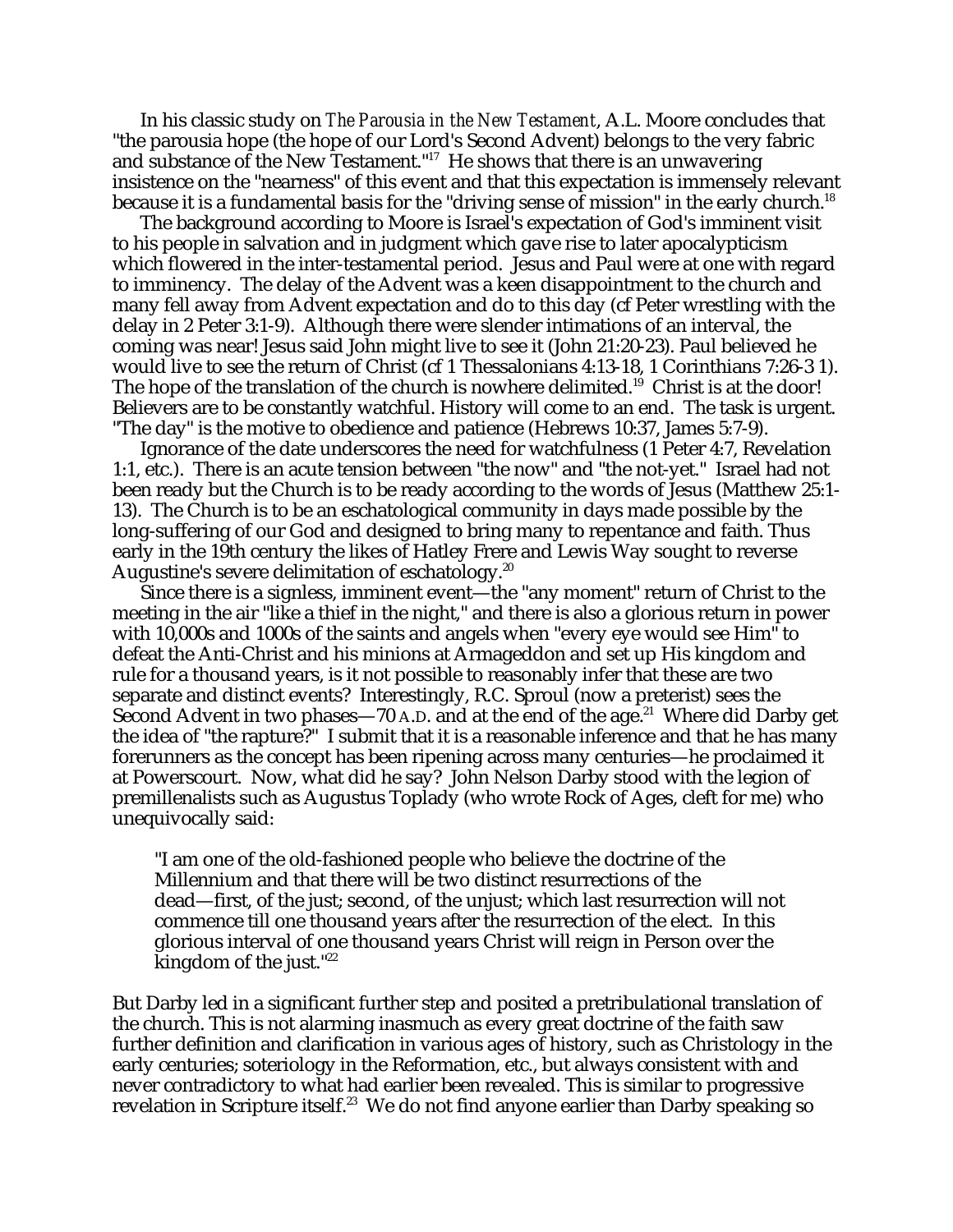explicitly of "the rapture of the church" (derived from *rapturo* or "caught up" in 1 Thessalonians 4:17) in a clear differentiation between the two phases of Christ's Second Advent.

Darby's express conviction is that "the divine glory is ever the end of all things. $A^{\mu}$ He is also crystal clear (as C.I. Scofield was not) that "Salvation is always by grace.<sup>"25</sup> It is interesting that he visited with D. L. Moody and shared much in common but they parted company on the question of free will. Some have eschewed Darby because he was scrappy and feisty and controversial. This is the ultimate fallacy of *argumentum ad hominem*. Do we torpedo the teachings of Calvin because of his tyrannical rule of Geneva or because of his responsibility for the death of such as Servetus? Or are Luther's doctrines inadmissible because of his anti-Semitism? The temperament of Darby is irrelevant to the truthfulness of his teaching. We must look at what he wrote and preached.

In analyzing Darby's significant *Synopsis of the Books of the Bible*, we see in his treatment of Matthew 10:23 (dealing with the mission of outreach which will not have completed all of the cities of Israel "before the Son of Man comes") that this testimony, interrupted by the church-age, would resume in Israel, back in their land, "until Christ should return.<sup>"26</sup> In like fashion the welcome that Israel would accord the Messiah would come in the Eschaton (Matthew 23:39).<sup>27</sup> So he sees much in the Olivet Discourse that has to do with the Jews in the tribulation period, with an intensification of persecution during the last final 3 1/2 years. He sees much that was fulfilled in the destruction of Jerusalem in 70 A.D. but the bulk of the prediction having to do with the end-time.<sup>28</sup> Bishop Ellicott recommended this work. Few of his critics have actually read him on "The Dispensations and the Remnants or the Apostasies" as he called them.29

In his constant itineration (seven times to the U.S.), he often spoke of "the rapture" of the church and we find typical material in Volume XI of *The Collected Writings*, edited by his long-time friend and colleague, William Kelly. A major issue for Darby becomes the degree to which Christ gives insight to the disciples not as they represent the Jewish remnant of the end-time but the Church. Clearly the Church has been introduced to the apostles (Matthew 16:18, 18:17). He is very clear on the Day of the Lord or a great epoch of judgment and wrath closing this age. $30$  He sees spiritual decline not the conversion of the world. Darby really is one of the first to grapple with who the saints in the tribulation are if the church is raptured. The crowned elders are in heaven during the tribulation.

The translation of the Church to heaven is the exegetical and logical outcome in view of the heavenly nature and destiny of the Church. The saints on earth in the tribulation then are the converted Jewish remnant (Romans 11:26) and that great host of Gentiles converted through their testimony (Revelation 7:9ff). He cites as evidence the promise of the living Christ to the Church of Philadelphia (Revelation 3:10).<sup>31</sup> He leans heavily on the prophecy of the 490 years (Daniel 9:24-27). This is an old theme in the church (back to Hippolytus as we have seen) but no one up to Darby's time has been as probing as he on this issue.

Darby sees the disastrous effect of an eroded expectancy: "They lost the expectation of the Church and sank down into hierarchical power and into the world, into comfort and pleasure."32 Of course many previously had seen imminency—including Calvin who wrote "Be prepared to expect Him every day, or rather every moment." So the Westminster Divines and J. Barton Payne who in our time has opposed pretribulationism.33 But none of these in contrast to Darby made any real effort to show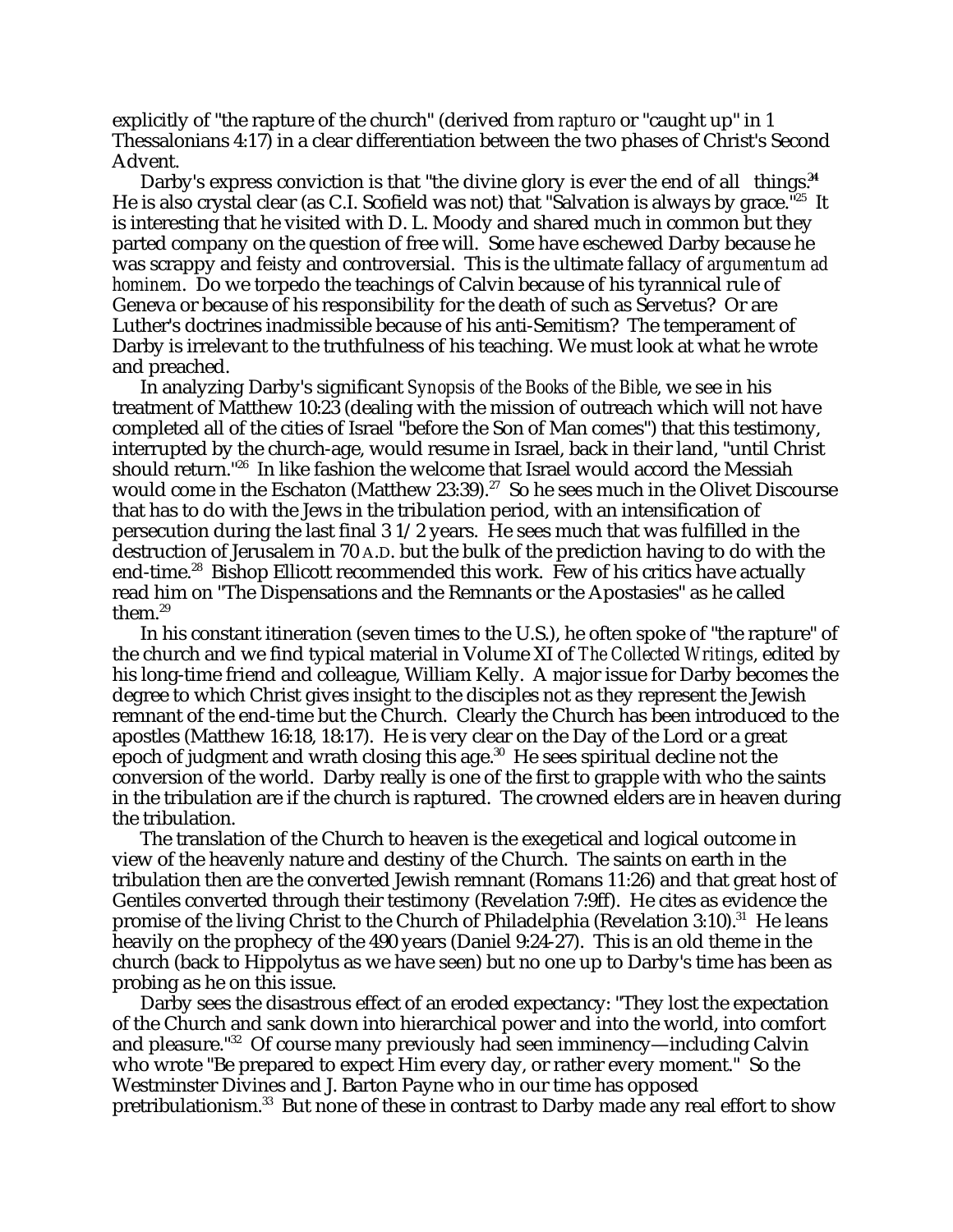how Christ's coming could be at any moment if a large agenda remained to be fulfilled before he returned. Darby well argued that Christ's coming was imminent and that nothing had to happen before he appears!

The prophetic insights of John Nelson Darby and the Plymouth Brethren (so-called because Plymouth in England was such a center of their life) have been influential to a degree disproportionate to their actual numbers. The "rapture" teaching particularly touched the Congregationalist C.L Scofield (as we shall see) and the Presbyterian James H. Brookes and through them to the outer reaches of the United States and around the world. Seminaries and Bible Institutes, missionary societies and even many denominations have built on the very clear foundation of dispensationalism and the "any-moment" rapture. In his widely read *The Roots of Fundamentalism*, Ernest R. Sandeen does not hesitate to lay the foundations in John Nelson Darby and his dispensational premillennialism.34

Sandeen shows that Lady Powerscourt did attend one of the Albury Conferences but to use this to explain the origins of Darby's rapture position is a strain. Neither Edward Irving nor his supposed source, Margaret MacDonald, held to an any-moment rapture.<sup>35</sup> The great themes of the Albury Conference which so gripped Irving were the arrival of the endtimes, the approach of the Anti-Christ and the soon return of the Lord Jesus. Two other Scottish preachers of eminence and more balance than Irving are Andrew Bonar (1810-1892) and his older brother Horatius (1808-1889). They were leaders in the Free Church Disruption which was spearheaded by Thomas Chalmers in 1843. Both brothers served significant pastorates and each moderated the General Assembly. Horatius Bonar wrote a valiant defense of premillennialism for which due credit was given to the early influence of Edward Irving. This work, *Prophetical Landmarks*, is a worthy statement of the case for classical premillennialism but close examination does not disclose a trace of the any-moment rapture.<sup>36</sup>

Darby himself said that it was 2 Thessalonians 2 that led him to his view of the two phases of the Second Advent. The issue, as we have seen, is how can we hold to a signless imminent return of the Savior and also to readable signs of a glorious descent to the Mount of Olives and Armageddon in the Day of the Lord epoch of judgment? They must be two different phases of the parousia (coming again). To our own day the question of imminence is at the very crux of the differences among evangelicals on the Second Advent.<sup>37</sup>

But even among Darby's own Brethren movement these differences existed. Some serious lesions opened quite soon which divided the Brethren into the Exclusives with Darby and Kelly and then the Open with B.W. Newton and George Muller. These painful schisms had several operative causes which were mainly matters of organization and fellowship parameters. Yet B. W. Newton and his cousin Dr. S. P. Tregelles, the distinguished textual critic, both denied the any moment rapture and preferred a post-tribulational return, thus denying imminence. Newton was forced to withdraw some "careless" statements about the sinlessness of Christ and this plus the eschatological differences sundered his fellowship with Darby.

Newton would have no part in preterism or historicism—he was an unabashed futurist. Yet he believed that Christ's coming for his own and his coming with his own would be the same day.<sup>38</sup> He sees the restoration of Israel to the land in unbelief and their conversion during the Millennium. He wrote at length about the ten nation confederacy of the end-time as centered in Babylon.<sup>39</sup> He believed that the Antichrist would be Greek.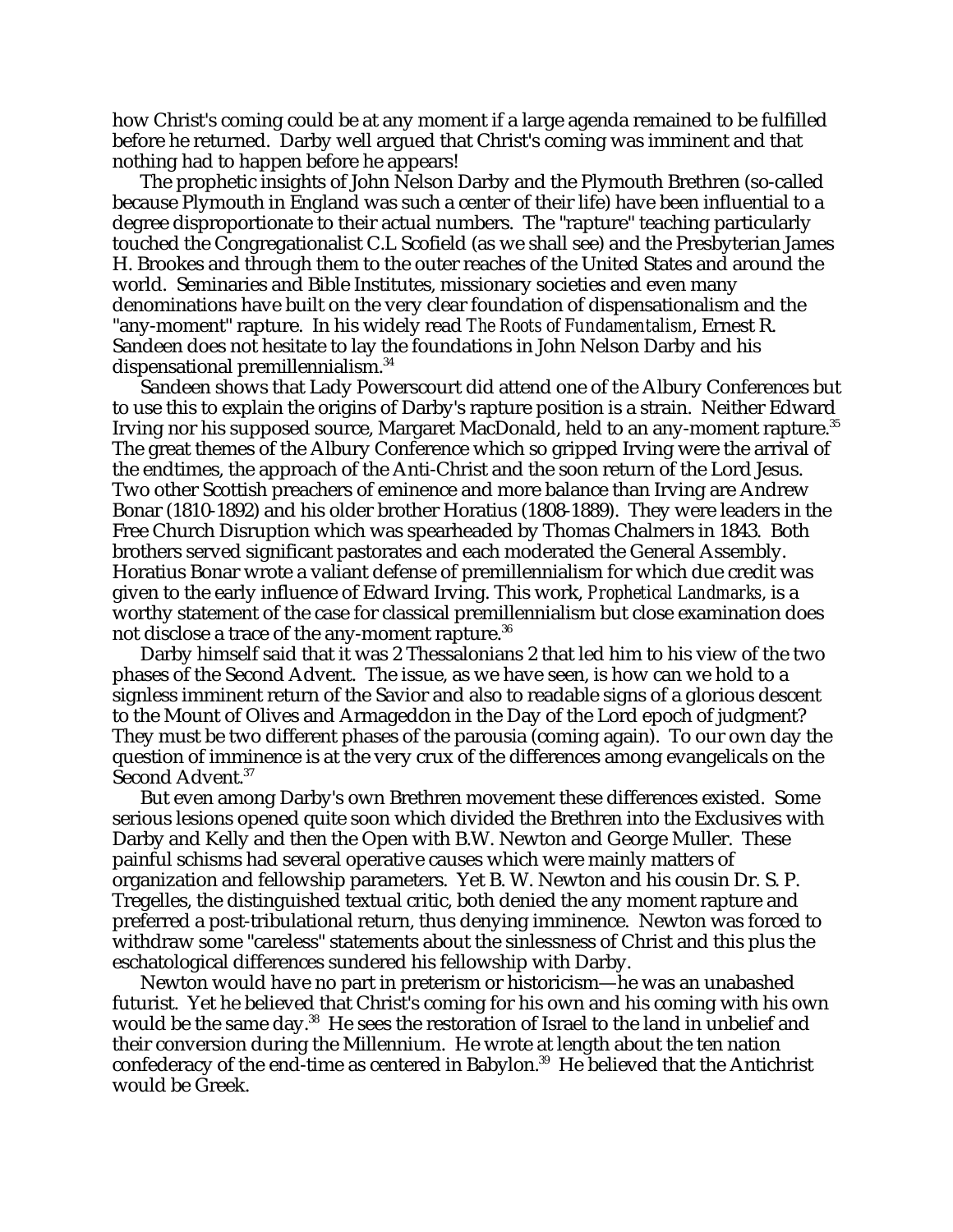Dr. Tregelles actually left the Brethren in the controversies and returned to the Church of England. He attributed the origin of the "secret" rapture to an utterance in an Irvingite meeting (about 1832), "But whether anyone ever asserted such a thing or not, it was from that supposed revelation that the modern doctrine and the modern phraseology respecting it arose."40 One could only wish that the good doctor's historiography were done as carefully as his outstanding work on the Greek text of the New Testament. The root difference he has with Darby is on the reality of the two peoples of God. He speaks of "the Jewish waste basket" used by Darby. He takes great pains to explain away the meaning of Jesus' word WATCH.

Notwithstanding the internecine wars early on, the great preponderance of those in the Brethren movement to this day follow Darby in his insistence on the any-moment coming. The great classic works of William Kelly, F. W. Grant, C.H.M., Samuel Ridout, Edward Dennett, H.A. Ironside (early with the Brethren), F. A. Tatford, all reflect a vivid expectancy of the sound of the trumpet. What Sibley Towner calls "the ineluctable call of apocalyptic" has deeply gripped these folk.<sup>41</sup> Later in this century the great Baptist preacher Alexander Maclaren declared: "The primitive church thought a great deal more about the coming of Christ than about death; more about His coming than about Heaven." So did these folks.

## **ENDNOTES**

5 The classic study is Hillel Schwartz, *The French Prophets: The History of a Millenarian Group in 18th Century England (*Berkeley: University of California, 1980). Shows how emigres from Huguenot persecution impacted England and how they were allied with Halle pietists (170ff). A magnificent study! Another fine work is J. F. C. Harrison, *The Second Coming: Popular Millennialism* (New Brunswick: Rutgers University Press, 1979). Ann Lee listened to George Whitefield.

 $\frac{1}{1}$ <sup>1</sup> David L. Larsen, *The Company of the Preachers: A History of Biblical Preaching from the Old Testament to the Modern Era (*Grand Rapids: Kregel, 1998) 328ff. Isaiah Berlin: "The Enlightenment is the most powerful movement in European thought... all principles of explanation must be the same-REASON."

<sup>2</sup> Thomas Fleming, "Turn Left at the Renaissance," in *Chronicles of Culture*, June, 2002, 10ff, also in the same issue, Hugh Barbour, "All Roads Lead to Florence," 19ff. In a sense the roots of the Enlightenment are in Renaissance humanism.

<sup>3</sup> Owen Chadwick, *The Secularization of the European Mind in the 19th Century* (Cambridge: Cambridge University Press, 1975). "The Victorian Father goes to Church; the Edwardian son stays home. " How did this develop? Penetrating.

<sup>4</sup> ibid. 252. Bertrand Russell's father predicted Christianity would disappear.

 $^6$  Clark Garrett, *Respectable Folly: Millennialism and the French Revolution in France and England* (Baltimore: Johns Hopkins University Press, 1975) 22.

 $^7$ ibid. 153. Shows Richard Brothers (b. 1757 in Newfoundland) was an early devotee of British Israelite identification of Anglo Saxons as the 10 lost tribes. This movement puts a peculiar twist on the prophetic word, cf Anton Darms, *The Delusion of British-Israelism* (Neptune, NJ: Loizeaux Brothers, n.d.) Best on this. <sup>8</sup>

Throughout this section I am leaning heavily on the insights of Max S. Weremchuk, *John Nelson Darby* (Neptune: Loizeaux Brothers, 1992). Darby had significant correspondence with the noted German theologian, Tholuck of Halle Darby's ministry in the mountains of Wicklow was greatly blessed as a thousand Roman Catholics came to Christ. He was deeply disappointed that his Bishop wanted them to give their pledge of allegiance to the English King. An error. 9

ibid. 40. J.G. Bellett brought Darby the news of the revival of prophetic study at Albury, 40 miles out of London. This fine book has been translated from German.

<sup>10</sup> Dave MacPherson, *The Incredible Cover-up* (Medford, Oregon: Omega Publications, 1975); *The Rapture*

<sup>&</sup>lt;sup>11</sup> J. Lanier Bums' review of "Our Unspeakable Comfort': Irving, Albury, and the Origin of the Pretribulation Rapture" by Mark Patterson and Andrew Walker in *Bibliotheca Sacra*, July-September, 2000, 363ff. No single originator.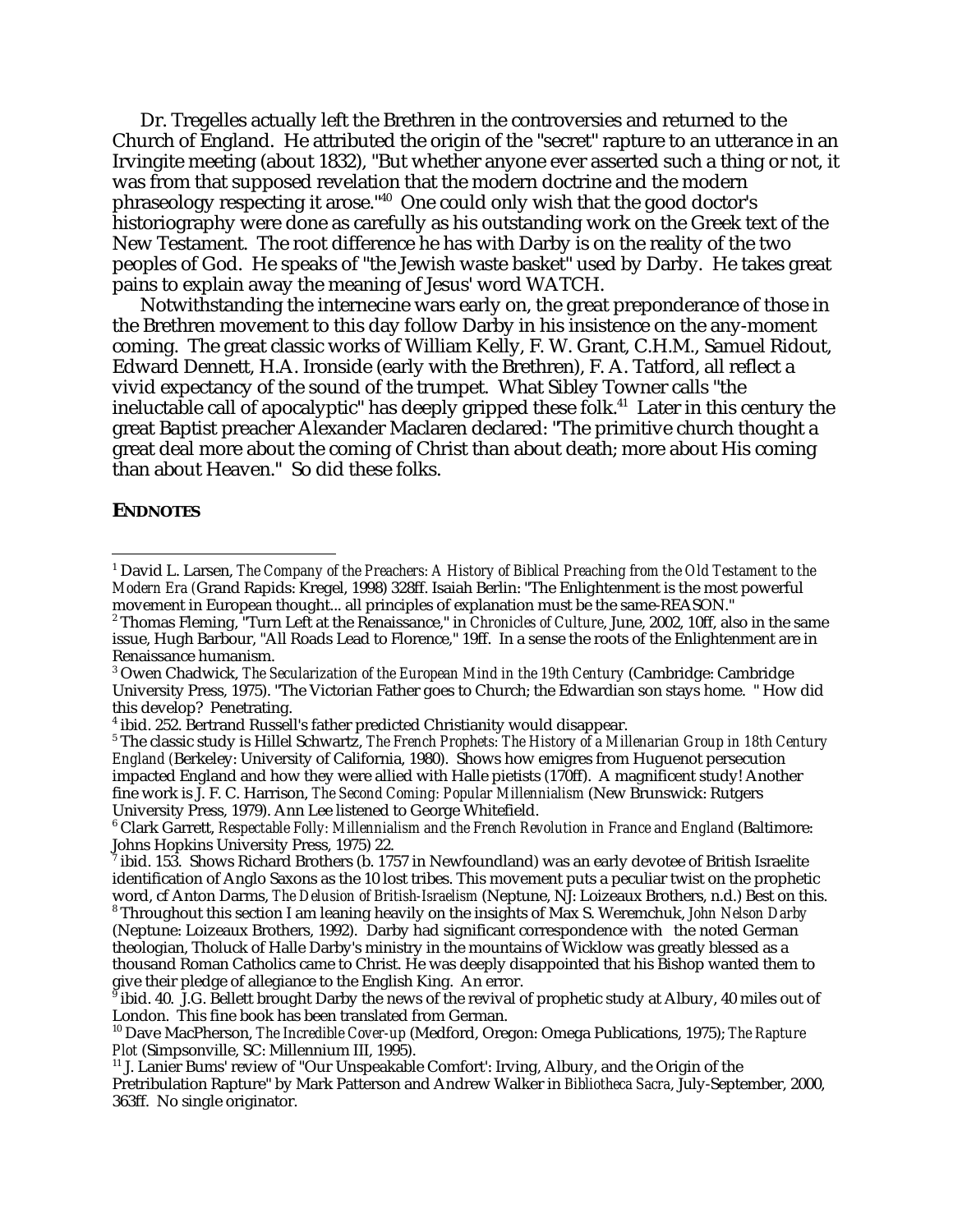12 Vern S. Poythress, *Understanding Dispensationalists* (Grand Rapids: Zondervan, 1987) 15ff. Quotes Daniel Fuller: "Christ himself became their hope."

<sup>14</sup> Larry V. Crutchfield, *The Origins of Dispensationalism: The Darby Factor* (Lanham, MD: University Press of America, 1992) 177.

15 Thomas Ice and Timothy J. Demy, *The Return: Understanding Christ's Second Coming and the End Times* (Grand Rapids: Kregel, 1999) 56ff.

16 Frank Marotta, *Morgan Edwards: An 18th Century Pretribulationist* (Morganville, NJ: Present Truth Publishers, 1995). Evangelist John Bray, a caustic critic of pretribulationism has conceded the Morgan Edwards reference.

<sup>17</sup> A. L. Moore, *The Parousia in the New Testament* (Leiden: E. J. Brill, 1966), 4. This stately study is in the respected *Novum Testamentum* series.

<sup>18</sup> ibid. 5. He shows we cannot ignore Israel's Biblically based hope for a kingdom (cf Isa. 44:6-23, 46:9-13, 52:7-9, 24:23, 33:21-22, Zeph. 3: 15ff, etc.).

<sup>19</sup> ibid. 119. Shows from Romans 13 that knowing the time pumps up ethics.

 $20$  ibid. 216. "The open, universal and unambiguous manifestation of the end can be postponed, but it is near! " 199. We must come to terms with this study.

<sup>21</sup> R. C. Sproul, *The Last Days According to Jesus* (Grand Rapids: Baker, 1998) 158ff. He acknowledges he is "still unsettled on some crucial matters."

<sup>22</sup> R. J. Reid, *Remarks on the Millennialism and Kindred Teaching of Philip Mauro* (New York: Loizeaux, 1943) 5.

23 Thomas D. Bernard, *The Progress of Doctrine in the New Testament* (Grand Rapids: Eerdmans, 1949).

These are the Bampton Lectures at Oxford in 1864.

24 Larry V. Crutchfield, op. cit. 62.

<sup>25</sup> ibid. 57.<br><sup>26</sup> J.N. Darby, *Synopsis of the Books of the Bible: III, Matthew-John* (London: G. Morrish, 1845) 72.

<sup>27</sup> ibid. 156. Written after his extensive ministry in Switzerland and France.<br><sup>28</sup> ibid. 164. Considered by many to be his *magnum opus*.

<sup>29</sup> J. N. Darby, "The Dispensations and the Remnants" in *Collectanea: Being Some of the Subjects Considered at*<br>Leamington in the Year 1839, in The Serious Christian, Series II, Volume X, 41ff.

<sup>30</sup> J. N. Darby, *The Collected Writings*, IV (London: Garrish n.d.) 66. <sup>31</sup> ibid. 247.

 $\frac{32}{33}$ ibid. 320.<br> $\frac{32}{33}$  Renald Showers, "The Imminence of Christ's Return" in *Israel My Glory*, February-March, 1996, 8. <sup>34</sup> Ernest R. Sandeen, *The Roots of Fundamentalism: British and American Millenarianism 1800-1930* (Grand Rapids: Baker, 1970, 1978) 59ff.

35 Thomas D. Ice, "Margaret MacDonald" in *Encyclopedia of Premillennialism* (Grand Rapids: Kregel, 1996) 224f; F.F. Bruce, *Answers to Questions* (Grand Rapids: Zondervan, 1972) 199. Points out that Tregelles was not converted until he was 19 years of age in 1832 so had no first hand acquaintance with anything earlier. It will be remembered that Bruce was a life-long Plymouth Brother. 36 Horatius Bonar, *Prophetical Landmarks* (London: James Nisbet, 1876).

<sup>37</sup> Robert L. Thomas, "The Doctrine of Imminence in Two Recent Eschatological Systems," in *Bibliotheca Sacra*, October-December, 2000) 452-467); also Wayne A. Brindle, "Biblical Evidence for the Imminence of the Rapture," in ibid. 13 8ff. Gordon Lewis in his *Integrative Theology* co-authored with Bruce Demarest gives a strong argument (Volume III, 419) for "No countdown" for the Rapture, i.e. it could happen at any moment. There are no events prior to its occurrence. His position for the "pretribulation rapture of the institutional church" is inferred from the New Testament demand for the constant readiness of the church, 418.

<sup>38</sup> ed. George H. Fromow. *Teachers of the Faith and the Future: B. W. Newton and Dr. S.P. Tregelles* (London: Sovereign Grace Testimony, 1969) 59. The broad historic picture is drawn in Thomas Stewart Veitch, *The Story of the Brethren Movement* (London: Pickering and Inglis, n.d.). Quite a rich study.

<sup>39</sup> B. W. Newton, Prospects of the Ten Kingdoms (London: Houlston and Sons, 1873) 254.

40 S. P. Tregelles, The Hope of Christ's Second Coming (Scottsdale, PA: n.d.). 30. Tregelles did hold to the "reserved 70th seven" perspective, first propounded by Hippolytus. On another key approach, Bruce Ware of Southern Baptist Seminary in Louisville, in his "Is the Church in View in Matthew 24-25?" in *Bibliotheca Sacra*, April-June, 1981, 158-172, grapples with the critical issue as to where is it Israel and where is it the Church in the Olivet Discourse. His position is that it is Israel essentially (the

<sup>13</sup> Max S. Weremchuk, op. cit. 129.